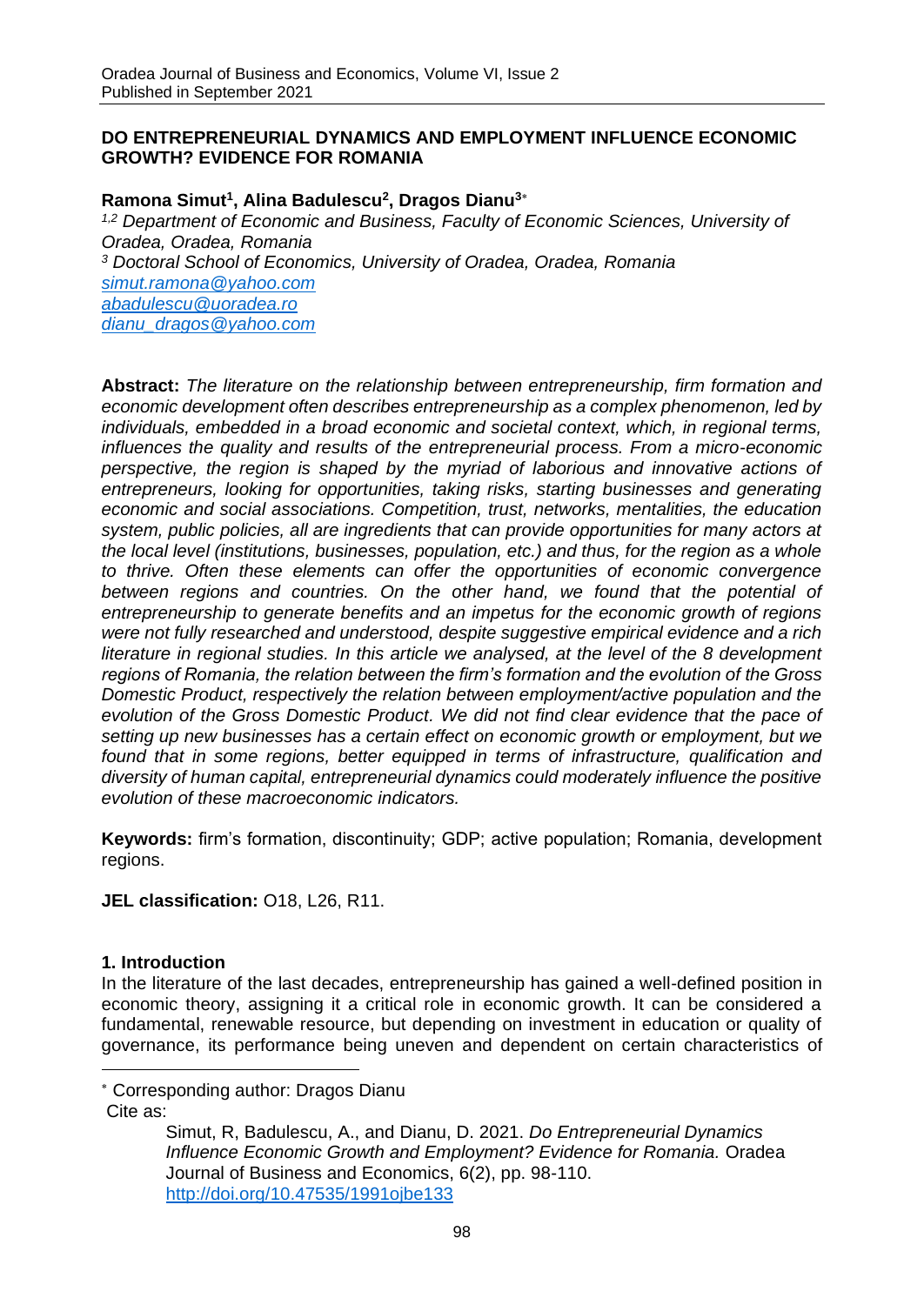human societies, and unpredictable in time and space. Entrepreneurship is often linked with the prosperity of a society, but the concept and connection are somewhat vague, the definitions of experts, from different fields and periods of time, being diverse and challenging. In the literature on this topic, entrepreneurship is a complex phenomenon, led by individuals, but embedded in a broader economic and societal context, and in spatial terms, the regional context determines the quality and results of the entrepreneurial process. Theory and practice revealed a variety of challenges, areas of study and action for researchers, practitioners, and decision makers. It is a field in which industrial organization, cultural geography, locations theory, business economics and technological innovation create strong and constantly changing links. From a macroeconomic or global perspective, the region is a strategic element in a process of global development, meanwhile, from a micro-economic perspective, the region is shaped by innovative actions of entrepreneurs who seek opportunities, undertake risks and initiate business, stimulating new economic and social relations.

Nowadays, the main concerns of regions and local communities refer to the discovery of new ways of encouraging and supporting local development, by the incentivizing of entrepreneurship and the setting up new firms (or the support of existing ones). Literature considers that free initiative, entrepreneurship, innovation and the energy of setting up large numbers of small and medium-sized enterprises (SMEs) are an essential force in ensuring economic growth, balanced development of regions, mitigating the crisis of rural communities and unemployment, increasing revenues for local and national budgets, enhancing creativity and avoiding the depopulation of small communities (Acs & Armington, 2004).

On the other hand, this solid trust in the potential and the nuances of entrepreneurship in solving worldwide economic and social problems has generated a dispute between those who support the entrepreneurial dependence by environment (an entrepreneurship influenced by education, culture, social support systems, technology, the presence of human capital) and those who consider that entrepreneurial behavior is highly individualized and is able to overcome the social and regional conditioning in which it appears. The mainstream of academics, practitioners and supporters of free initiative, but especially the representatives of local and regional communities, agree that favorable economic, social and cultural conditions must be created (Davidsson, 1995; Aoyama, 2009), and that the presence of human capital (Acs and Armington, 2004), the availability of financial resources (Audretsch & Keilbach, 2004), (Usman et al, 2019), the capacity to learn and nurture creativity (Florida, 2007), will lead to the flourishing of entrepreneurship and the creation of new SME's, and thus will commit to the development of communities and regions. Even so, by understanding entrepreneurship as being a highly contextual phenomenon we cannot ignore the individualistic features of the entrepreneur and its ability to shape the economic and social environment in which they develop. Carried by a highly popular wave that assigns entrepreneurship and the SME sector as having universal solutions to modern world issues, stimulated by the huge financial resources allocated to the cohesion and socio-economic convergence of the regions (as in the case of the EU), scholars and policy makers ignore, or tacitly accept, a series of threats. Some of them stem from the extremely diverse nature of social and economic inequalities. Others are based in the unique and contextual nature of entrepreneurship and, that is possible that private initiative and the evolution of entrepreneurship to occur and manifest themselves in different directions and generate unequal and unsatisfactory results between regions (Fritsch & Mueller, 2008) between urban areas, or between developed and developing countries respectively.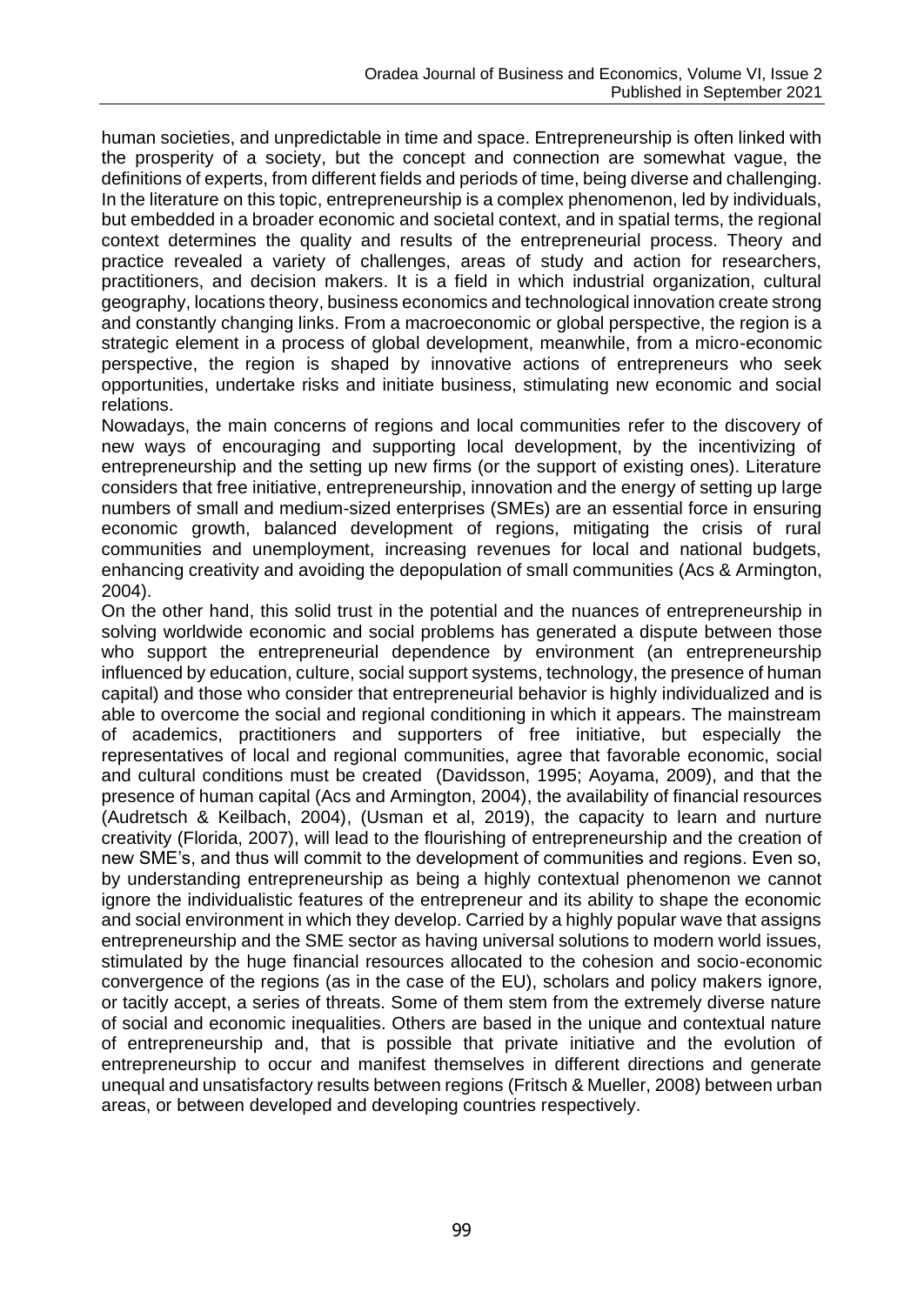### **2. Brief theoretical overview on entrepreneurship and regional development**

Theories about the role of the regional context and regional entrepreneurial and innovation systems have been rapidly adopted in recent years, both in scientific areas and in political and economic decisions, strengthened by the contributions of Michael Porter (1990), (2000) on the determinants of competitive advantage in firms and nations, and, respectively, by regional theories on the advantages of location and industrial districts (Krugman, 1991; Becattini, 1990). Porter's model (1990) argues that the most important factors shaping the competitive advantages of nations and regions are: 1. The presence of related and support industries, 2. The availability and quality of factors of production, 3. Domestic demand and market opportunities 4. The structure of the economy (cooperation between firms, intraindustry rivalry, the wider economic landscape of the national or regional economy).

Although Porter's model was developed to explain the competitive advantage of some nations over others, in recent decades it has also been used to analyse regional economic structures, combined with the externalities of Marshallian industrial districts (labour, collaboration between similar companies along the value chain) (Becattini, 1990) and dynamic externalities (learning and knowledge) (Audretsch, 2003).

Porter's contribution is to urge us to look beyond individual industrial sectors (as defined by NACE codes) to understand regional economic dynamics, and that interactions between sectors matter for regional economic growth. In other words, the theory developed around these concepts insists on the dynamic role of the national and regional economy and emphasizes the chance of creating and exploiting the synergy between industrial sectors, knowledge dissemination, synergies in productions and learning effects.

Some questions arise: what kind of regional externalities are most important for entrepreneurship to contribute to regional development, and how can we distinguish to strengthen the positive effects and temper the negative consequences, how to turn the entrepreneurial context from a passive opportunity provider, into an active agent of development (Acs, et al., 2014; Johannisson, 1993)? How can we determine companies to approach and make connections to specialized resources, such as qualified people, companies and institutions, support structures (Szerb, et al., 2013), beyond the access to vital resources (financial capital, customers, distribution channels, human capital, essential services, etc.)? The diversity and availability of specialized resources can shape the support provided to entrepreneurs and can differentiate between intra- and inter-regional performance.

Most studies highlight the key role of personal initiative and motivation in business creation and development, but also that the entrepreneurship is dependent upon the wider economic and social context (Acs, et al., 2014; Badulescu, 2010). In regional terms, researchers have identified numerous factors, such as income levels, education and qualifications, infrastructure, legislation, social cohesion etc. which can both increase or diminish the effects and importance of personal initiative (Fritsch, 2008; Acs, et al., 2014, Fritsch & Wyrwich, 2017). Understanding the role and benefits that entrepreneurship activities have upon the economy and society also requires a multi-dimensional approach, which can also capture certain qualitative aspects, such as creativity, innovation, intensive use of technology, value creation and growth potential, environmental and institutional factors etc. (see Figure 1). Starting from the idea that there is a certain lag between when an enterprise is created and uncovering the effects on productivity and regional GDP increase, Dejardin (2011), in a study on Belgian regions, claims that the net firms' entry could play an important role in explaining regional economic growth. Also, he points out that the most important and visible effects appear in the service sectors and are less visible in the manufacturing (production) sectors (Dejardin, 2011). Moreover, Fritsch (2008) has introduced a dynamic aspect explaining these influences, proving that ripple effects do not refer only to a time lag between the creation of an enterprise and recognizing its outcomes.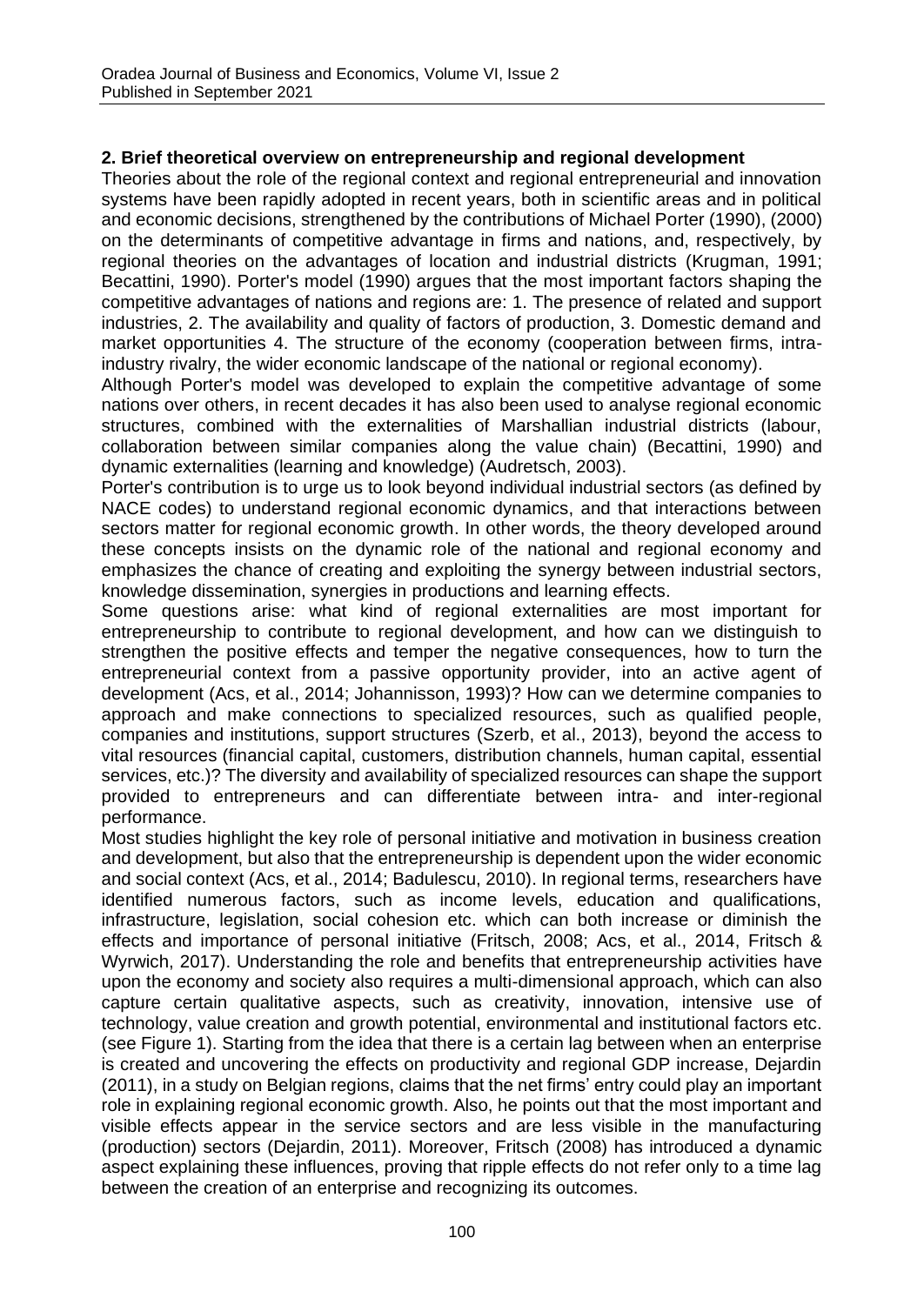

**Figure 1**: Interaction between private initiative, national factors and regional particularities in regional and local development

Source: own elaboration based on Fritsch and Wyrwich (2017) and Acs and Armington (2004).

Another challenge for regional or national entrepreneurial dynamism concerns understanding the relationship between new business creation and growth: either as a source or as a consequence of economic growth. Although much of public policy, common perception and a part of economic theory support the idea that setting up of new companies supports economic growth, Shane (2008) and Meza and Southey (1996) claim that there aren't enough arguments to support the idea that the creation of new enterprises generates economic growth, and that "rather, economic growth probably causes people to start businesses" (Shane, 2008, p. 2). Their research, conducted on a large number of countries and over great lengths of time, suggests that "firm formation" tends to be quite modest and even declines as countries become more economically prosperous. Thus, the authors have stated that there is no long-term statistical correlation between the formation rate of new enterprises and the increase of number of employees in a given territorial profile, but a relatively constant ratio among regions between the number of enterprises and the territorial population. In other words, there is a slowing down of the rate of forming new enterprises in more developed regions, together with a more sustained pace in regions with fewer newly created enterprises.

### **3. Regions and entrepreneurial dynamics: objectives, challenges and strategies**

The analysis of entrepreneurial dynamics takes into consideration two different concepts: the analysis of figures pertaining to business formation, growth, churn and survival, and, respectively, the information regarding competitiveness, i.e. how we understand and measure productivity, innovation potential and the degree of openness of new enterprises (CREC, 2017).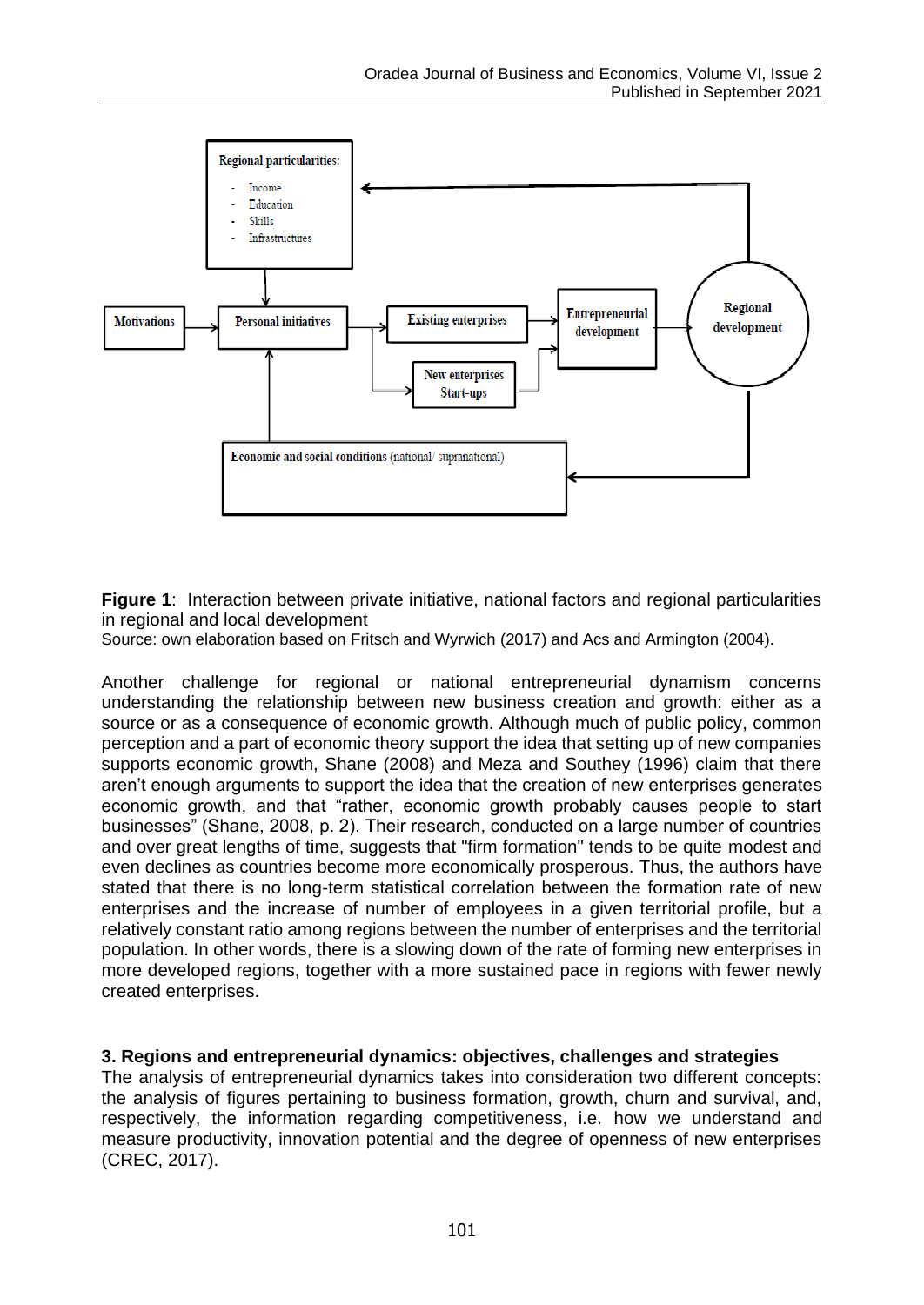There are a variety of objectives pursued by regions and local communities in economic development policies. Some regions focus on simple quantitative targets, such as increasing the number of entrepreneurs, start-ups, and jobs created, while others on precise objectives, outlined by a certain profile of the company (companies) / jobs / or entrepreneur (frequently "creative") desired in the respective area. Finally, there are quantifiable "output" regional objectives - production, deliveries of goods and services in / from that region.

Although all these objectives can be rational and achievable, it is recommended for these objectives to be defined and adjusted according to the expectations and resources allocated and to be more results-oriented. Also, the vitality of entrepreneurial ecosystems (national, regional, community) depends on other elements, such as funding for research and development in universities, available investment capital, number and qualification of people with higher technical education, patents or technological licenses obtained in (local) universities or research centres, etc., which are associated with a certain type of entrepreneurial activity and better anticipate the qualitative results that are pursued (Stangler & Bell-Masterson, 2015).

Regions, be them rural or urban, present themselves with certain concerns. First of all, regions fear that they will be ignored or that they will be granted a secondary importance. Secondly, high "death" rate of companies (even in high-edge development sectors), especially in the first two years of existence, raises the problem of long-term viability for a vast majority of jobs. Regions and decision-making factors should not concentrate exclusively on attracting only high-tech or well-known companies. Economic diversity can diminish the impact of an economic recession (that could be devastating for the regions only focused on singular/unique industries) and ensure complementary and diverse employment conditions. Entrepreneurial performance and economic prosperity are based on a general continuity of successes, successes that are built upon long term logical and healthy economic principles. We must accept the fact that entrepreneurial or corporate success is not permanent, by rather temporary and irregular (Gavrilut et al., 2019). We must be aware that each economy is cyclical, and that turbulences, expansions, contractions and the disruption of industries will always exist, and that the most affected component is and will be employment. In the case of entrepreneurs, economic measures must lead to the regaining of trust in themselves as entrepreneurs and to rediscover their entrepreneurial spirit. Quick recovery and regaining of growth following each episode of a crisis thus requires attention and preparedness and these should be part of the concerns of political decision makers and of representatives of communities.

### **4. Regional outlook on Romania**

In Romania, at 1<sup>st</sup> of July 2020, out of 1.08 million companies, up to 1,02 million are to be considered active (Romanian National Trade Register Office, 2021), approximately 53 active companies for each 1000 individuals (National Institute of Statistics (Romania), 2021a). Compared to the EU average or ECE countries, Romania scores well regarding entrepreneurial efficiency, young business entrepreneurs, Total Early-stage Entrepreneurs (TEA) or entrepreneurial employees' rate, but scores low in respect to innovative capacity (Dézsi-Benyovszki, et al., 2014; Badulescu and Cadar, 2016). This proves that it is not only the number of enterprises that matters, but also, their quality, the sectors in which they operate, their innovative potential, the net results, and last but not least, their geographic distribution. Romania, alongside Croatia, Hungary, Lithuania and Poland currently position themselves as being efficiency driven economies. Approximately 31% of the entrepreneurial actions tend to be focused towards the transformational sector, and roughly a quarter of entrepreneurs use new technologies (Dézsi-Benyovszki, et al., 2014). Both on the short and long term, efficiency as regards the economics of regions is necessary, but a transition from an efficiency-based economy to an innovation-based economy is vital; what is more,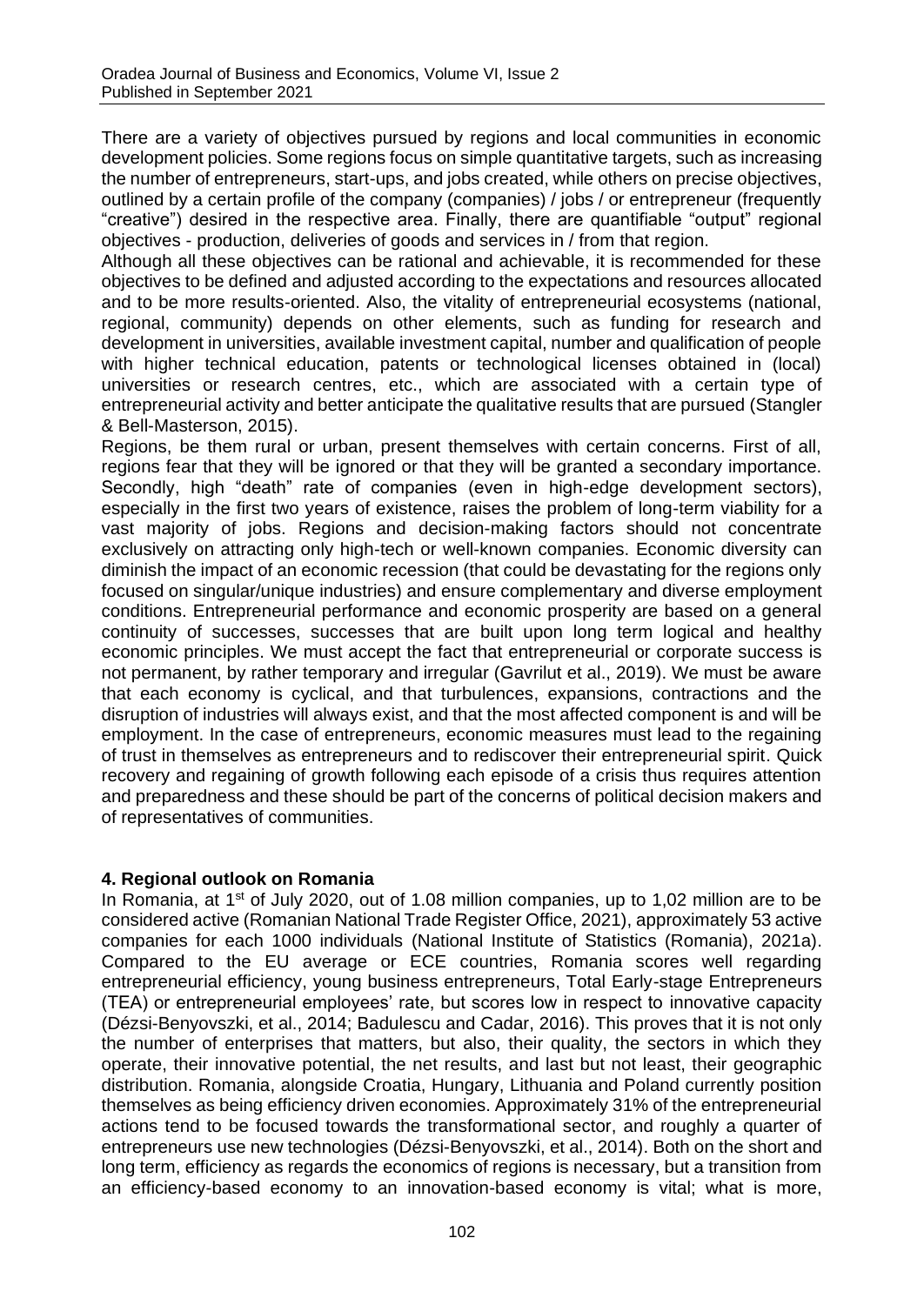developments in the higher education sector and the proper functioning of the labor market are elements that have to be dealt with before achieving the aforementioned transition. Even so, in recent years, we have seen that some regions or counties from Romania have developed and evolved at higher rates than other regions. This in turn should lead to increased labor force churn in these areas, given an increased income potential.

# **5. Methodology, results and discussion**

Starting from the idea that the dynamics of the emergence and discontinuation of firms as well as of the active population should be reflected in the dynamics of the GDP (Simut et al., 2019), we have tried to statistically demonstrate the existence and the meaning of these relations in the case of the 8 development regions (EU-NUTS-2) of Romania. The data was obtained from the official web pages of the Romanian National Institute of Statistics (for the active population, price indices, GDP) and the Romanian National Trade Register Office (for registrations and discontinuations of enterprises), for the years 2004-2018 (see Tables 4 and 5 in Annexes). To test the hypothesis, we have used the Pearson correlation coefficient and the Pearson correlation ratio.

The study of the correlation between enterprise registrations and GDP (Table 1) indicates the existence of strong (and almost functional) negative correlations between the company registrations and the GDP, both regional and national Romanian level. The weakest (negative) relation refers to the South West region (-0.0101), followed by the North-West region (-0.1643). At least apparently, the results do not confirm our initial assumption that the new firms' formation influences GDP growth. Table 4 and Table 5 (Annexes) also show that 2005 was a year of "optimism" as regards the setting up of new firms throughout the studied period, both at regional and country level. As exception, we mention the Bucharest-Ilfov Region (in 2007), and the South West Region respectively (in 2012). We do consider that the large number of registered companies is not reflected in an immediate increase in GDP level, this at least in part due to the fact that these new registrations are actually firms at the beginning of an (yet to be efficient) economic activity, often marked by the lack of experience of the entrepreneur, having a reduced activity, few or no employees. Thus, their impact on GDP would occur only a few years following their registration. There is also the possibility of data distortions, where the place of registration is different from the main activity location etc.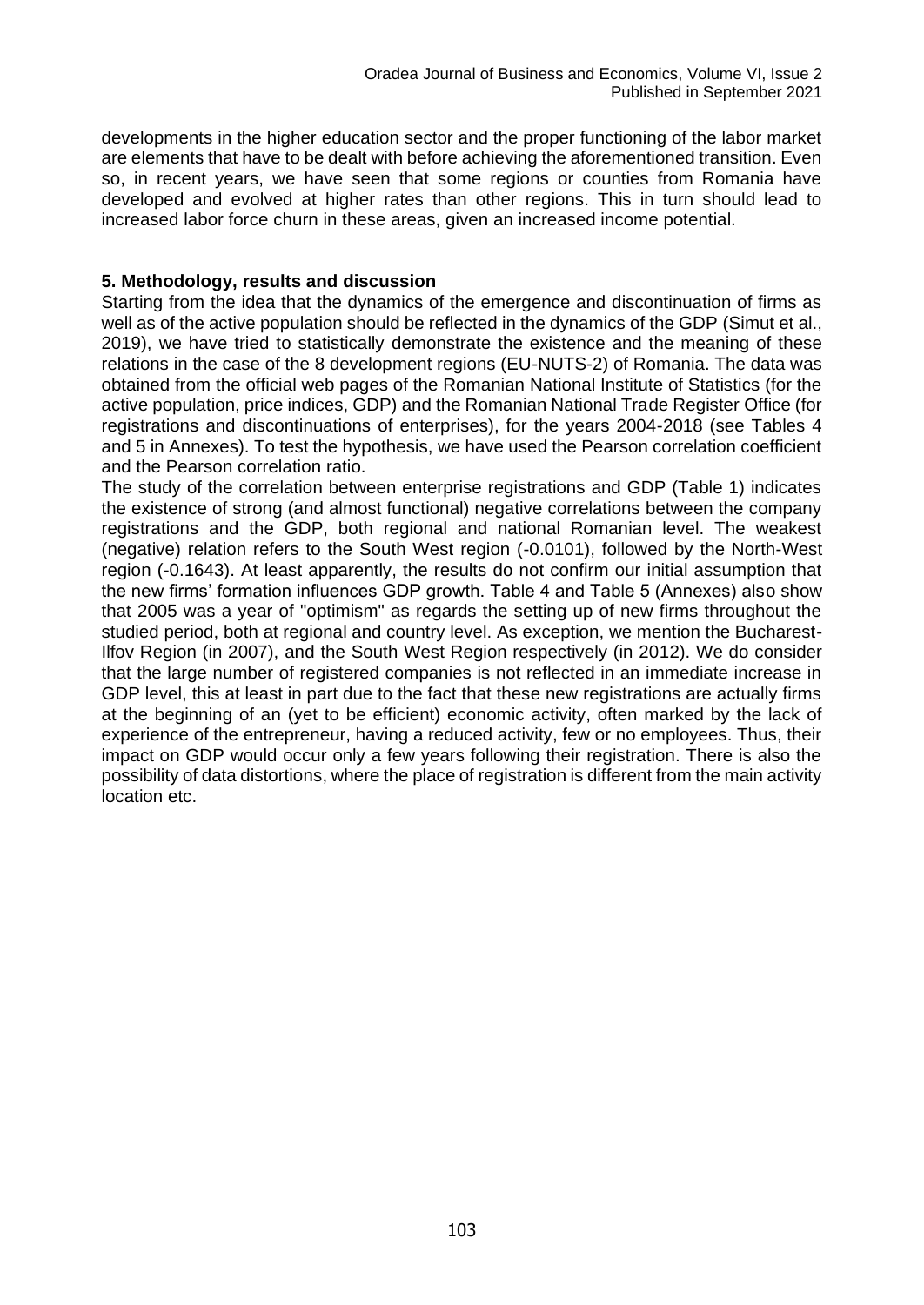| <b>Table 1:</b> The analysis of the correlations between the number of registered and discontinued |  |
|----------------------------------------------------------------------------------------------------|--|
| companies, the active population, and the GDP, by region and country total (2004-2018)             |  |
| <b>Dependent variable:</b> Gross Domestic product- GDP                                             |  |

| Period: 2004-2018 (annual data) |                                         |        |           |                                              |                     |                  |  |  |  |  |  |  |
|---------------------------------|-----------------------------------------|--------|-----------|----------------------------------------------|---------------------|------------------|--|--|--|--|--|--|
| Simple linear regression        |                                         |        |           |                                              |                     |                  |  |  |  |  |  |  |
|                                 | Independent variable                    |        |           |                                              |                     |                  |  |  |  |  |  |  |
| <b>Region</b>                   | Number of registered<br>companies (NRC) |        |           | Number of<br>discontinued<br>companies (NDC) | Employment<br>(EMP) |                  |  |  |  |  |  |  |
|                                 | R-<br>r<br>squared                      |        | R         | R-<br>squared                                | r                   | $R -$<br>squared |  |  |  |  |  |  |
| Bucharest-Ilfov<br>(B)          | $-0.4418$                               | 0.1952 | 0.1899    | 0.0361                                       | 0.6624              | 0.4388           |  |  |  |  |  |  |
| Center (C)                      | $-0.7122$                               | 0.5072 | 0.1953    | 0.0381                                       | $-0.6566$           | 0.4311           |  |  |  |  |  |  |
| North-East<br>(NE)              | $-0.6412$                               | 0.4111 | $-0.0693$ | 0.0048                                       | 0.3239              | 0.1049           |  |  |  |  |  |  |
| North-West<br>(NW)              | $-0.1643$                               | 0.0270 | 0.1289    | 0.0166                                       | $-0.0783$           | 0.0061           |  |  |  |  |  |  |
| South (S)                       | $-0.3944$                               | 0.1556 | 0.0206    | 0.0004                                       | $-0.7919$           | 0.6271           |  |  |  |  |  |  |
| South-East<br>(SE)              | $-0.6715$                               | 0.4509 | 0.0329    | 0.0011                                       | $-0.8250$           | 0.6806           |  |  |  |  |  |  |
| South-West<br>(SW)              | $-0.0101$                               | 0.0001 | 0.2328    | 0.0542                                       | $-0.7014$           | 0.4920           |  |  |  |  |  |  |
| West (W)                        | $-0.4948$                               | 0.2448 | 0.1378    | 0.0190                                       | $-0.6854$           | 0.4698           |  |  |  |  |  |  |
| Total                           | $-0.5172$                               | 0.2675 | 0.1138    | 0.0130                                       | $-0.5148$           | 0.2650           |  |  |  |  |  |  |

Source: own elaboration based on National Institute of Statistics (Romania), 2021b)

The study of the correlation between discontinued companies and GDP (Table 1) shows the existence of positive, but weak links between discontinued companies and GDP, both regional and national levels. The strongest (relative) association can be found in the South West Region (0.2328), followed by the Center region (by 0.1953). The statistical data (National Institute of Statistics (Romania), 2021b) pinpoints that 2010 was the year with the highest number of discontinuations, both at national and regional level, exceptions being the Bucharest-Ilfov and South-East regions (where this year was, in both cases, 2006). Even so, 2010 still remains a year of significant firms' discontinuation in the Trade Registry throughout the analysed period. The existence of a direct correlation, albeit relatively weak, can be attributed to the fact that that the owners of the non-performing or inactive firms have decide to close them down, either for fiscal reasons or because of the opportunity or need. Except for several tax or legislative measures that can be documented, we are cautious when considering opportunistic, personal or circumstantial reasons as being the genuine motives for the closure peak 2010. We remain at the idea that the "natural" discontinuation of enterprises, far from denoting a negative phenomenon or the sign of an imminent economic collapse, can lead to a better knowledge of the economic environment, of the real number of active firms that contribute to the development and evolution of the GDP. In other words, these discontinuations are, in large part, a removal of the excess of inactive, insignificant economic, formal firms (many established in periods of economic euphoria, by economically unexperienced individuals).

When studying the correlation between the active population and the GDP (Table 1), we have observed contradictory links both regional and national levels. For the Bucharest-Ilfov Region we have noticed a strong, almost functional link between the active population and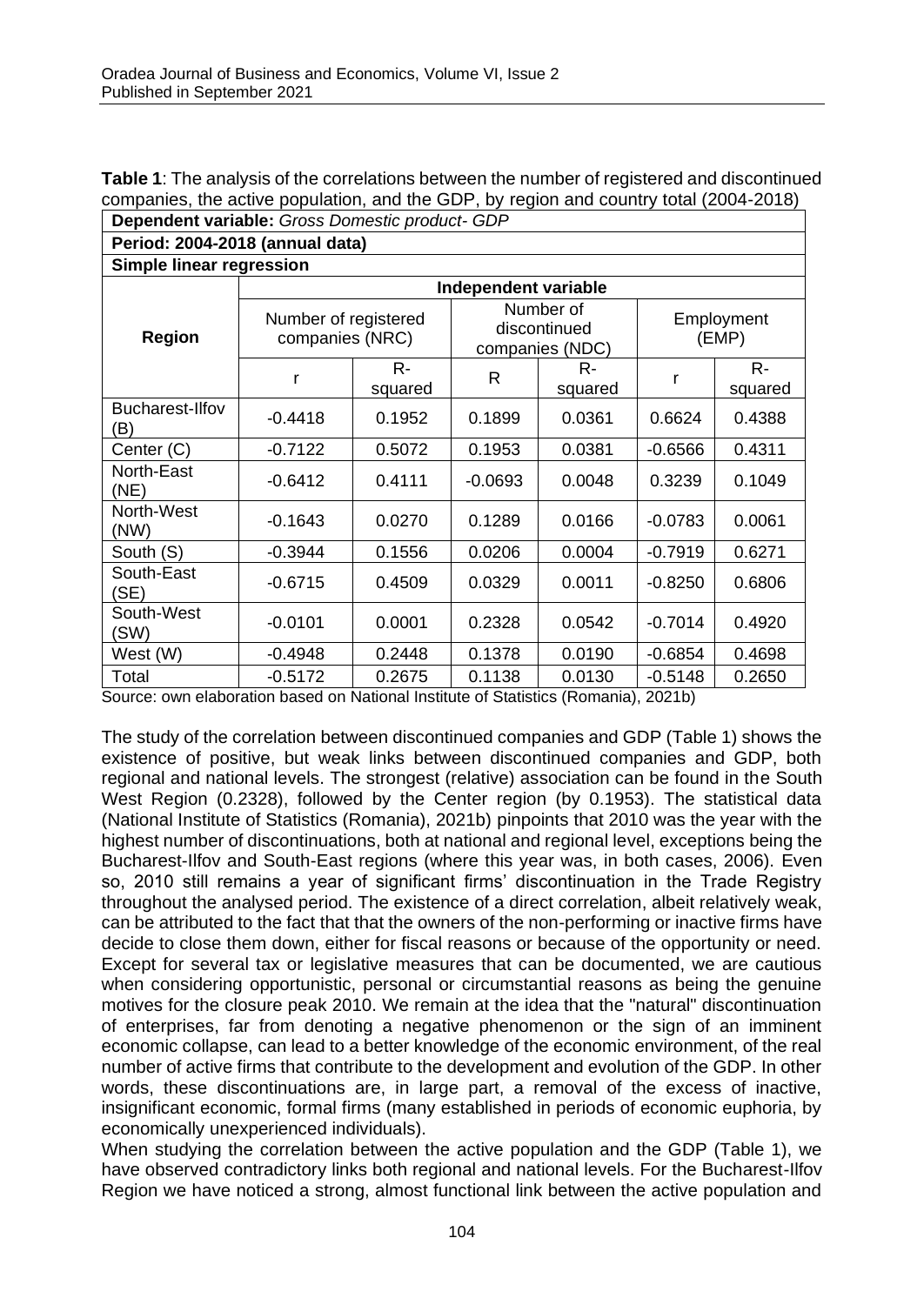the GDP, with a value of 0.6624, followed by the North East Region, with a strong but yet weaker link, with the value of 0.3239. The results for the other regions and country total suggest that there are weak, opposite correlation between the active population and GDP. We could presume either that the Bucharest-Ilfov and North East regions attract more of the active population resources from other regions, or that the structure of the active population (considering their respective qualifications and occupations) is more advantageous for the Bucharest-Ilfov and North East regions. However, further proof of these explanations is necessary. The weakest, and also negative, link between the active population and GDP is found in the North West region (- 0.0783).

In order to increase the significance of the results that determine the impact that the dynamics of the firms' registration and discontinuation as well as the impact of the dynamics of the active population on the GDP in Romania's regions, we will investigate the stationarity, using the Augmented Dickey Fuller test.

| ADF (level) - p-value            |      |        |           |              |      |           |           |      |  |  |  |  |  |
|----------------------------------|------|--------|-----------|--------------|------|-----------|-----------|------|--|--|--|--|--|
|                                  | в    | C      | <b>NE</b> | <b>NW</b>    | S    | <b>SE</b> | <b>SW</b> | W    |  |  |  |  |  |
| GDP                              | 0.96 | 0.98   | 0.66      | 0.99<br>0.91 |      | 0.46      | 0.98      | 0.95 |  |  |  |  |  |
| <b>NRC</b>                       | 0.27 | 0.33   | 0.21      | 0.13         | 0.25 | 0.20      | 0.07      | 0.38 |  |  |  |  |  |
| <b>NDC</b>                       | 0.01 | 0.01   | 0.02      | 0.01         | 0.04 | 0.00      | 0.05      | 0.01 |  |  |  |  |  |
| <b>EMP</b>                       | 0.03 | 0.97   | 0.13      | 0.52         | 0.66 | 0.97      | 0.70      | 0.91 |  |  |  |  |  |
| ADF (first difference) - p-value |      |        |           |              |      |           |           |      |  |  |  |  |  |
| GDP                              | 0.02 | < 0.10 | 0.10      | < 0.10       | 0.01 | 0.03      | < 0.10    | 0.07 |  |  |  |  |  |
| <b>NRC</b>                       | 0.01 | 0.00   | 0.00      | 0.00         | 0.00 | 0.00      | 0.00      | 0.01 |  |  |  |  |  |
| <b>NDC</b>                       |      |        | -         |              | -    | ۰         | ۰         |      |  |  |  |  |  |
| <b>EMP</b>                       |      | 0.05   | 0.01      | 0.05         | 0.05 | 0.04      | 0.03      | 0.02 |  |  |  |  |  |

**Table 2**: Unit root test results (ADF test)

Source: authors' estimates using Eviews

Augmented Dickey-Fuller test results indicate that the null hypothesis is rejected at the 5% level of significance after the first difference for most of the variables in all region. Because all these variables have a unit root and are stationary at the first difference, we will used log transformation.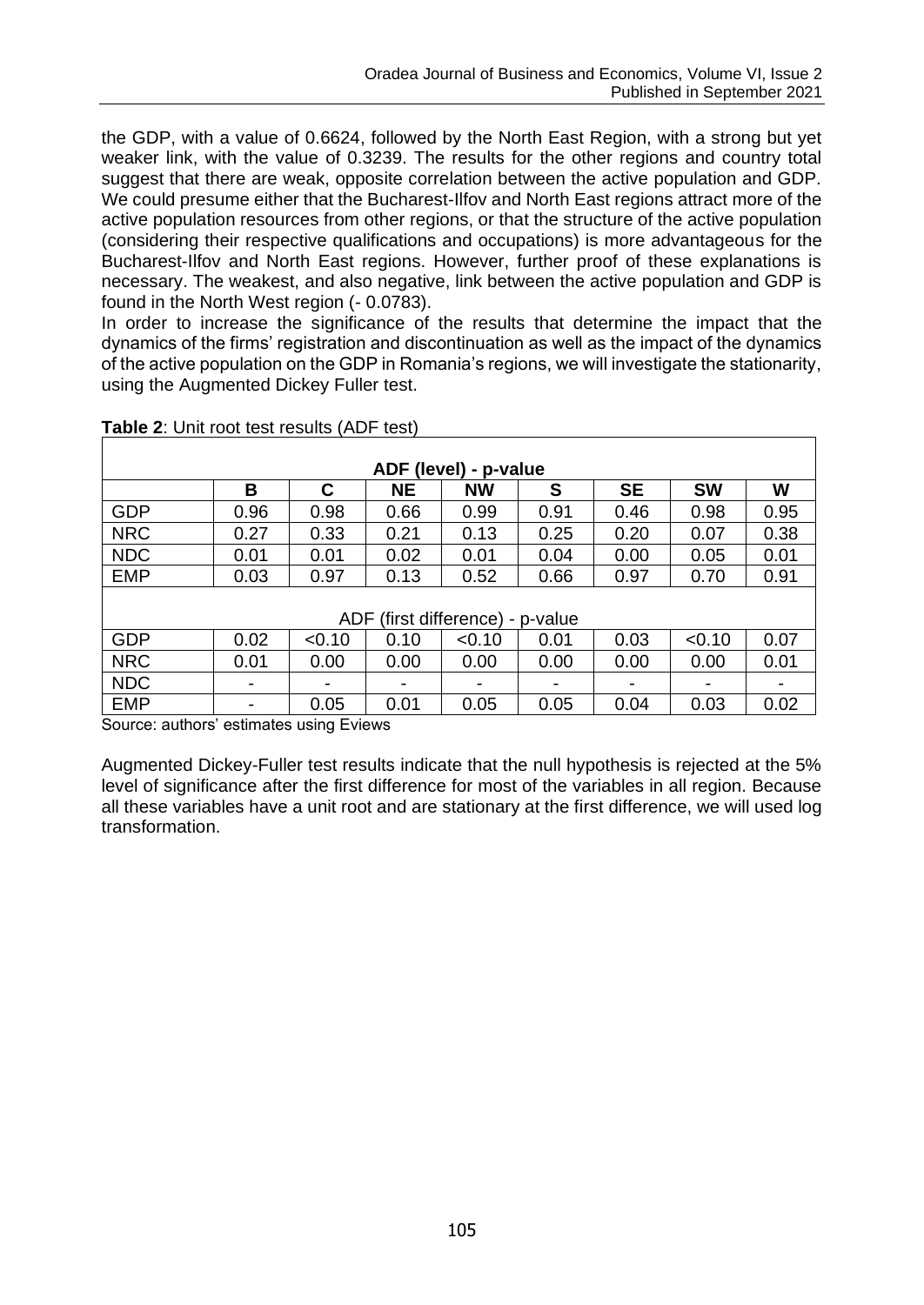| <b>Dependent variable:</b> Gross Domestic product- GDP |                                   |         |         |           |          |           |         |         |  |  |  |  |  |  |
|--------------------------------------------------------|-----------------------------------|---------|---------|-----------|----------|-----------|---------|---------|--|--|--|--|--|--|
|                                                        | Period: 2004-2018 (annual data)   |         |         |           |          |           |         |         |  |  |  |  |  |  |
|                                                        | <b>Multiple linear regression</b> |         |         |           |          |           |         |         |  |  |  |  |  |  |
|                                                        | В                                 | С       | NE      | NW        | S        | <b>SE</b> | SW      | W       |  |  |  |  |  |  |
|                                                        |                                   | 60.42   | 17.96   | $-81.71$  | 95.98    | 66.28     | 60.46   | 67.12   |  |  |  |  |  |  |
| Intercept                                              |                                   | (0.00)  | (0.08)  | $(-2.05)$ | (0.00)   | (0.00)    | (0.02)  | (0.00)  |  |  |  |  |  |  |
| <b>NRC</b>                                             | $-1.72$                           | $-2.40$ | $-2.50$ | $-1.88$   | $-0.70$  | $-1.88$   |         | $-2.50$ |  |  |  |  |  |  |
| (p-value)                                              | (0.00)                            | (0.00)  | (0.00)  | $-2.80$   | (0.10)   | (0.00)    |         | (0.00)  |  |  |  |  |  |  |
| <b>NDC</b>                                             |                                   |         |         |           |          |           | 0.21    |         |  |  |  |  |  |  |
| (p-value)                                              |                                   |         |         |           |          |           | (0.10)  |         |  |  |  |  |  |  |
| <b>EMP</b>                                             | 4.09                              | $-3.79$ | 2.37    | 15.64     | $-10.97$ | $-5.37$   | $-7.61$ | $-4.86$ |  |  |  |  |  |  |
| (p-value)                                              | (0.00)                            | (0.05)  | (0.09)  | (3.00)    | (0.01)   | (0.00)    | (0.04)  | (0.00)  |  |  |  |  |  |  |
| R-squared                                              | 0.63                              | 0.77    | 0.55    | 0.72      | 0.52     | 0.74      | 0.43    | 0.78    |  |  |  |  |  |  |
| <b>DW</b>                                              | 0.74                              | 1.37    | 1.35    | 1.44      | 0.53     | 1.26      | 0.56    | 1.61    |  |  |  |  |  |  |
| White                                                  | 1.09                              | 1.24    | 0.68    | 1.23      | 0.33     | 0.72      | 0.42    | 0.67    |  |  |  |  |  |  |
| (p-value                                               | (0.39)                            | (0.35)  | (0.64)  | (0.36)    | (0.84)   | (0.59)    | (0.78)  | (0.62)  |  |  |  |  |  |  |
| JB                                                     | 5.03                              | 0.49    | 3.85    | 0.40      | 1.30     | 1.38      | 1.39    | 0.73    |  |  |  |  |  |  |
| $(p$ -value.)                                          | (0.08)                            | (0.78)  | (0.14)  | (0.81)    | (0.52)   | (0.50)    | (0.49)  | (0.69)  |  |  |  |  |  |  |

**Table 3**: The estimation of multiple linear regression in each region

Source: authors' estimates using Eviews

The results obtained from applying the multiple linear regression model also show that the NRC (*Number of registered companies)* negatively influences the GDP in each region, while the NCDs (*Number of discontinued companies)* in the South-West regions have a positive impact on GDP. In what concerns the testing of the fundamental hypothesis regarding the errors of the model, we can conclude that the homoscedasticity of the residual variable hypothesis is confirmed, as the probability related to the Fisher statistic is higher than 0.05. Also, the independence of the residual variable hypothesis is confirmed in five regions, since the Durbin Watson statistic is greater than the critical value  $d_2 = 1.26$  and lower than  $4-d_2 =$ 2.74. Because the error independence hypothesis is not verified, to eliminate the phenomenon of autocorrelation we will use in the following studies the Cochrane-Orcutt method. The Jarque-Berra test confirmed the normality hypothesis, as the associated probability of accepting the null hypothesis is larger than 0.05.

### **6. Conclusions**

In order to understand more clearly how firms' dynamics and entrepreneurship contributes to economic and societal development, it is important to recognize the quality of entrepreneurial actions and behaviors in national, regional, community, urban contexts etc. The focus on regions has several explanations - first of all, most of (entrepreneurial) enterprises are set up, operate, develop and creates networks locally or regionally. By default, they take over (and, reciprocally, induce) local or regional contextual influences. Second, significant variations in industrial structures and differences in economic achievement between regions can also be understood through regional firms' concentration and entrepreneurial performance. In this paper we have tried to analyze, in the case of development regions (NUTS 2) of Romania, to what extent, the dynamics of firms 'settingup and discontinuation, should be reflected in the dynamics of GDP.

Across Romanian regions, with respect to registrations and discontinuations of companies, even if scores tend to be quite similar, we didn't find a homogenous framework, that all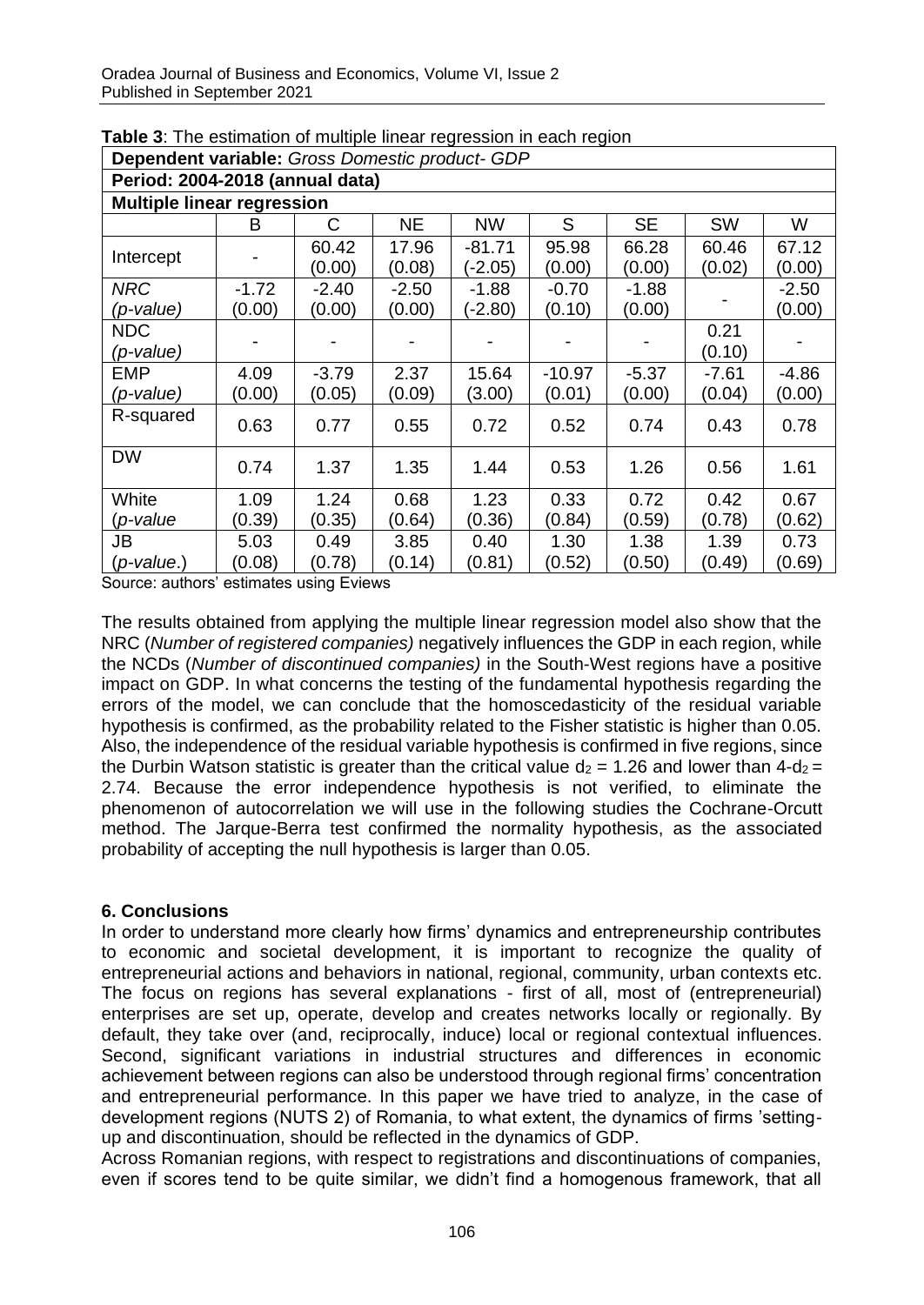regions are similar and more or less of same attractiveness, performance, innovation and preparedness levels. In this paper we have aimed to address how firm formation and discontinuity is related to national and regional development, as well as the impact of these entrepreneurial developments on the active population and net investments in the economy. We have found that between the formation of new enterprises and GDP dynamics, strong, direct relationships cannot be proven, thus we cannot unequivocally voice out that the setting up of new businesses stimulates GDP growth. There are also weak and unconvincing correlations between the pattern of firm discontinuation and the evolution of GDP. We may consider that new enterprises have limited prospects that could not influence GDP, especially in their first few years of existence. In the case of discontinuations, by analysing the specific periods in which they had more accelerated rhythms and by interpreting this in connection with changes in the fiscal and legal frameworks, we can better explain the evolution of this indicator. Consequently, the correlations between SME dynamics and GDP dynamics are quite questionable (Gavrilut et al., 2019). We have noticed that there are relatively strong links between entrepreneurial dynamics, GDP and the employed population in some regions (already better placed in terms of economic and social development), which makes us advance the hypothesis that some regions will take advantage of the entrepreneurial dynamism in times of economic growths. Typically, we will see in performing regions an improvement in the structure of the active population as regards qualifications, as well as a higher share of dynamic entrepreneurs with higher education, while in other regions, despite their numbers, enterprises will have mediocre rhythms of growth, and dynamism and entrepreneurial initiative will be uncertain.

Certainly, the potential of entrepreneurship in creating economic and societal benefits and an impetus for the regions' economic growth has not been fully researched and understood, notwithstanding suggestive empirical evidence and a rich literature in regional studies. We consider that, from the perspective of economic development, a multidimensional understanding of entrepreneurship is certainly more appropriate facing new contemporary challenges. In other words, research must go beyond empirical investigations, which use simple dimensions of entrepreneurship such as self-employment rate, SMEs' creation rate, firms with individual private capital ratio, business churn, etc., most of them being onedimension indicators, focused on identifying the population employed (or interested in engaging) in "entrepreneurial" activities. Multidimensional approaches must also focus on the qualitative aspects of entrepreneurship, such as creativity, innovation, knowledge and intensity of technology, value creation, or the orientation towards high growth potential. These approaches take into account different environmental factors, the efficiency and quality of the institutional framework, the quality of education, entrepreneurial traditions and the predisposition to association, etc. More researches, going beyond the quantitative coordinates and focus on qualitative and upgrading aspects, referring the structural trends of the SME sector, are needed.

### **References**

Acs, Z. and Armington, C. (2004). Employment growth and entrepreneurial activity in cities. *Regional Studies,* 38 (8), pp. 911-927, doi: 10.1080/0034340042000280938. Acs, Z., Stam, E., Audretsch, D. and O'Connor, A., 2017. The lineages of the entrepreneurial ecosystem approach. *Small Business Economics,* 49 (1), pp. 1-10. doi: 10.1007/s11187-017-9864-8.

Acs, Z., Autio, E. and Szerb, L. (2014). National Systems of Entrepreneurship: Measurement issues and policy implications. *Research Policy,* 43 (3), pp. 476-494. 10.1016/j.respol.2013.08.016.

Aoyama, Y. (2009). Entrepreneurship and regional culture: The case of Hamamatsu and Kyoto, Japan. *Regional Studies,* 43 (3), 495-512, doi: 10.1080/00343400902777042.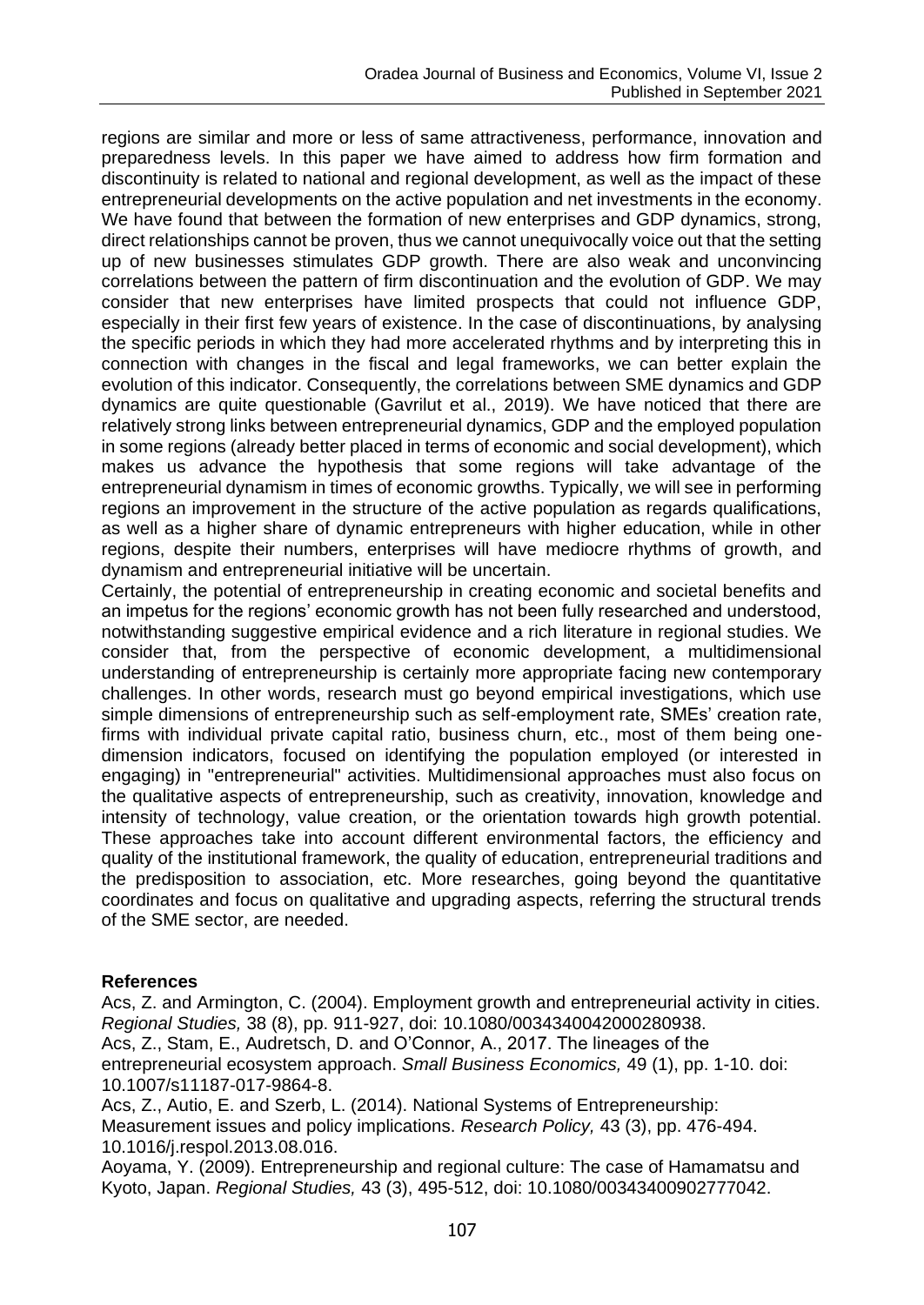Audretsch, D., 2003. *Entrepreneurship A survey of the literature. Enterprise Papers No. 14,*  Brussels: Enterprise Directorate-General European Commission.

Audretsch, D. and Keilbach, M. (2004). Entrepreneurship and regional growth: an evolutionary interpretation. *Journal of Evolutionary Economics,* 14 (5), pp. 605-616, doi: 10.1007/s00191-004-0228-6.

Badulescu, A. (2010). Entrepreneurial Motivations: Are Women Driven by Different Motivators than Men? (II - Some Evidence For EU and Romania). *The Annals of the University of Oradea, Economic Sciences Series*, XIX (2), pp. 358-364.

Badulescu, D. and Cadar, O. (2016). Romania: Many Entrepreneurs but Few Innovators. *The Annals of the University of Oradea. Economic Sciences,* XXV (1), pp. 465-475. Becattini, G., 1990. The Marshallian Industrial District as a Socio-Economic Notion. In: G. Becattini, F. Pyke and W. Sengenberger, eds. *Industrial Districts and Inter-Firm Cooperation in Italy.* Geneva: International Labour Studies, pp. 37-51. [https://doi.org/10.4000/rei.6507.](https://doi.org/10.4000/rei.6507)

Center for Regional Economic Competitiveness (CREC), (2017). *Redefining Economic Development Performance Indicators for a Field in Transition,* CREC, Arlington, VA, USA. Davidsson, P. (1995). Culture, structure and regional levels of entrepreneurship. *Entrepreneurship & Regional Development,* 7 (1), pp. 41-62. [https://doi.org/10.1080/08985629500000003.](https://doi.org/10.1080/08985629500000003)

Dejardin, M. (2011). Linking net entry to regional economic growth. *Small Business Economics,* 36 (4), pp. 443-460. [https://doi.org/10.1007/s11187-009-9255-x.](https://doi.org/10.1007/s11187-009-9255-x)

Dézsi-Benyovszki, A., Nagy, A. and Szabo, T.-P. (2014). *Entrepreneurship in Romania. Country Report 2014,* Global Entrepreneurship Monitor.

Florida, R. (2007). Toward the learning region. In: R. Rutten and F. Boekema, ed. *The*  learning region: Foundations, state of the art, future. Edward Elgar, Cheltenham, UK. Fritsch, M. (2008). How does new business formation affect regional development? Introduction to the special issue. *Small Business Economics,* 30, pp. 1–14. [https://doi.org/10.1007/s11187-007-9057-y.](https://doi.org/10.1007/s11187-007-9057-y)

Fritsch, M. and Mueller, P. (2008). The effect of new business formation on regional development over time: The case of Germany. *Small Business Economics,* 30, pp. 15–29. <https://doi.org/10.1007/s11187-007-9067-9>

Fritsch, M. and Wyrwich, M. (2017). *Persistence of Regional Entrepreneurship: Causes, Effects, and Directions for Future Research,* The Jena Economic Research Papers, 2017 – 003. Friedrich Schiller University, Jena, Germany.

Gavrilut, D., Dianu, D., Badulescu, D., Badulescu A. (2019), Entrepreneurial Dynamics and Regional Economic Development in Romania, The 34th International Business Information Management Association Conference (IBIMA), Madrid, Spain, November 2019.

Johannisson, B., 1993. Designing Supportive Contexts for Emerging Enterprises. In: C. Karlsson, B. Johannisson & D. Storey, eds. *Small Business Dynamics: International, National and Regional Perspectives.* London: Routledge, pp. 117-144.

Krugman, P., 1991. Increasing Returns and Economic Geography. *Journal of Political Economy,* 99, pp. 483-499.

Meza, D. and Southey, C., (1996). The Borrower's Curse: Optimism, Finance and Entrepreneurship. *The Economic Journal,* 106 (435)*, pp.* 375-386.

National Institute of Statistics (Romania), (2021b). TEMPO ONLINE, [http://statistici.insse.ro:8077/tempo-online/#/pages/tables/insse-table,](http://statistici.insse.ro:8077/tempo-online/#/pages/tables/insse-table) [accessed August 18, 2021].

National Institute of Statistics (Romania), (2021a). *Romania in Figures.* Available at [https://insse.ro/cms/sites/default/files/field/publicatii/romania\\_in\\_figures\\_2021\\_0.pdf,](https://insse.ro/cms/sites/default/files/field/publicatii/romania_in_figures_2021_0.pdf) [accessed September 18, 2021].

Porter, M., 1990. *The Competitive Advantage of Nations.* New York: Free Press.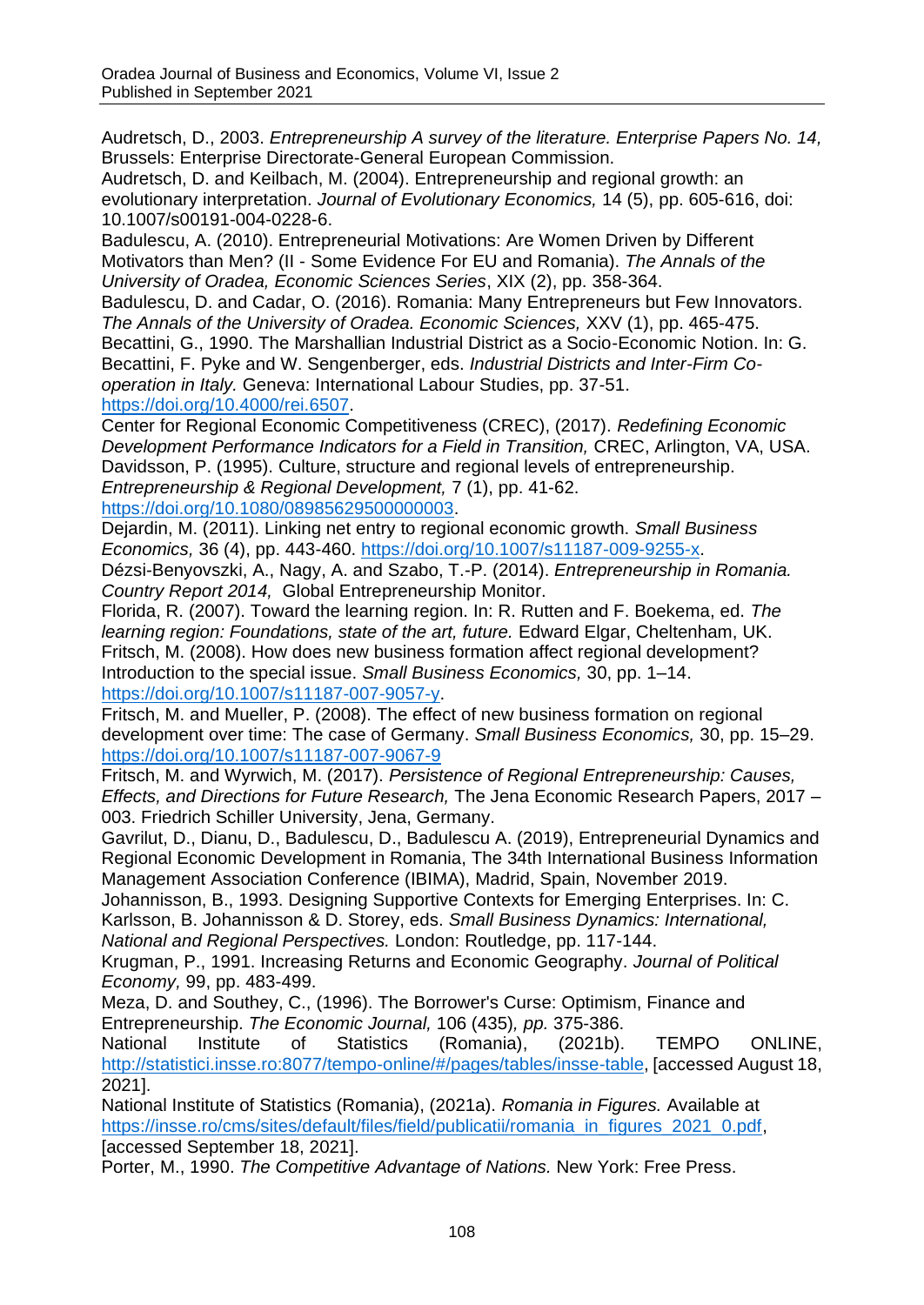Porter, M., 2000. Location, competition, and economic development: Local clusters in a global economy. *Economic Development Quarterly,* 14 (1), pp. 15–34. [https://doi.org/10.1177/089124240001400105](https://doi.org/10.1177%2F089124240001400105)

Romanian National Trade Register Office (2021). *Statistics,* Available at [https://www.onrc.ro/index.php/ro/statistici,](https://www.onrc.ro/index.php/ro/statistici) [Accessed at August 16, 2021].

Simut, R., Badulescu, D., Stiube, E., Dianu, D (2019). Do Entrepreneurship And Business Formation Generate Economic Growth? A Regional Analysis For Romania, in *Proceedings of the International Management Conference*, Academy of Economic Studies, Bucharest, Romania, 13 (1), pp. 615-625.

Shane, S. (2008). *Why encouraging more people to become entrepreneurs is bad public policy,* The Weatherhead School of Management. World Entrepreneurship Forum, Case Western Reserve University, USA. DOI[:10.1007/S11187-009-9215-5](https://doi.org/10.1007/S11187-009-9215-5)

Stangler, D. and Bell-Masterson, J., 2015. *Measuring an Entrepreneurial Ecosystem,*  Kansas City, USA: Kauffman Foundation Research Series on City, Metro, and Regional Entrepreneurship. DOI: 10.2139/ssrn.2580336

Usman, S.M., Bukhari, F.A.S., Usman, M., Badulescu, D.; Sial, M.S. (2019), Does the Role of Media and Founder's Past Success Mitigate the Problem of Information Asymmetry? Evidence from a UK Crowdfunding Platform. *Sustainability*, 11, 692. https://doi.org/10.3390/su11030692.

## **Bio-notes**

*Ramona Simut is Associate Professor* at Faculty of Economic Sciences, University of Oradea. She graduated the same University, and her research interest area includes Entrepreneurship, Business Development and Economic Modelling.

*Alina Badulescu is Professor of Economics and doctoral supervisor* at the Faculty of Economics and Doctoral School in Economics within the University of Oradea, Romania. She graduated Bucharest University of Economic Studies and she has authored and coauthored numerous journal articles and books in the area of Tourism, Entrepreneurship, Microeconomics.

*Dragos Dianu graduated Bucharest University of Economic Studies*. He is currently Ph.D. student at University of Oradea. His doctoral research is focused on entrepreneurship and regional development.